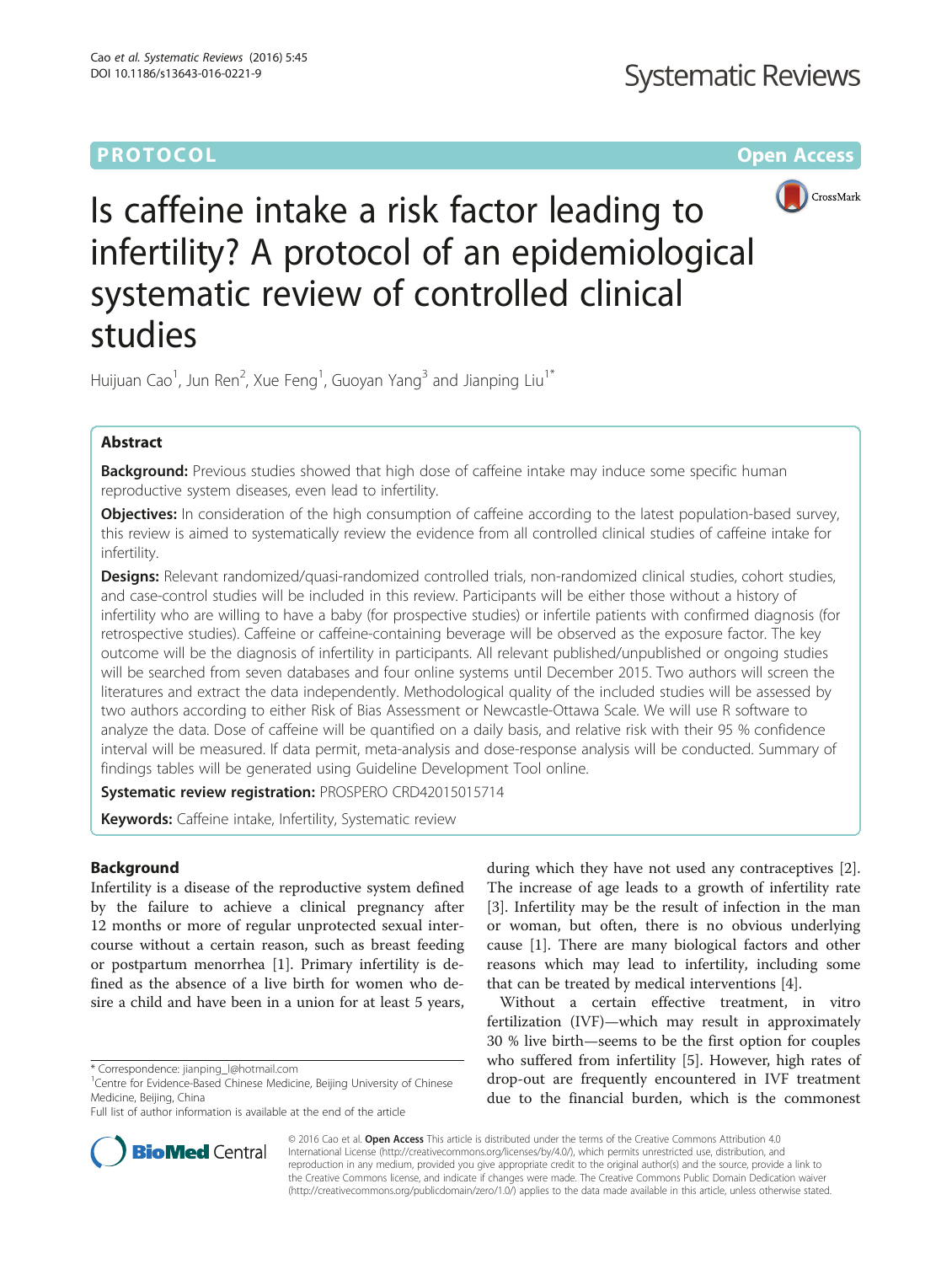cause (65 %) [\[6\]](#page-4-0). Furthermore, the latest evidence showed that the consequences of infertility have greater impact on a woman's life and can be a lifetime crisis [\[7](#page-4-0)].

Caffeine is present in many drinks and foods consumed during pregnancy and most notably in tea, coffee, colas, energy drinks, and chocolate [[8\]](#page-4-0). Caffeine can have both positive and negative health effects. It may confer a modest protective effect against some diseases of the cardiovascular system and of the metabolism of carbohydrates and lipids, including the various forms of arterial cardiovascular disease, arrhythmia, heart insufficiency, diabetes, liver disease [\[9](#page-4-0)], and even Parkinson's disease [\[10](#page-4-0)].

For the negative effect of caffeine intake on reproductive system diseases, we only found a systematic review [[8\]](#page-4-0) with observational studies that showed high dose caffeine intake may induce specific adverse events during pregnancy (abortion, low birth weight, stillbirth, et al.). Though no systematic review is concerned with the relationship between caffeine intake and infertility, many primary studies have demonstrated that caffeine is associated with infertility [[11](#page-4-0)–[14](#page-4-0)]. The effects of caffeine consumption on delayed conception were evaluated in a European multicenter study on risk factors of infertility, which issued that women in the highest level of caffeine consumption had an increase of 11 % in the time leading to the first pregnancy. Another retrospective study also found that nonsmokers who consumed more than 301 mg caffeine daily may have 2.65 more times chance on delayed conception. Hence, one prospective cohort study with 18,555 participants found that the intake of caffeinated soft drinks (compared the highest to lowest categories) was positively related to ovulatory disorder infertility (risk ratio = 1.47, 95 % confidence interval from 1.09 to 1.98).

Other epidemiologic literatures reported the effect of lifestyle factors, which point out the potential relationship between caffeine consumption and female infertility [[15](#page-4-0)–[17](#page-5-0)]. Among them, one study focused on 104 healthy women who had been attempting to become pregnant for 3 months were interviewed about their use of caffeinated beverages, alcohol, and cigarettes. Daily consumption of coffee was likely to be relevant to the pregnancy rate with interviewed women [[18](#page-5-0)].

Regarding the potential mechanism of the caffeine as a risk factor for the reproductive system, one experimental study [[19\]](#page-5-0) examined whether in utero and lactational exposure to caffeine affects the reproductive function of the offspring of rats and found significant (caffeine) dose-related decreases in the body and reproductive organ weight, seminiferous tubule diameter, and germinal epithelium height of the offspring. The damage on testicles of the experimental animals was also demonstrated [\[20, 21](#page-5-0)]. Even the hormone level [[22](#page-5-0)] and semen

quality [\[23\]](#page-5-0) would be affected by caffeine exposure which also induces adverse outcomes. In consideration of the high caffeine intake rate in women, even in pregnant women, it is essential to determine the relationship between caffeine intake and women infertility. Due to the absence of systematic evidence of this area, we planned to conduct this review with an evidence-based medicine approach to investigate whether caffeine intake is a risk factor for infertility.

### **Objectives**

This study aims to systematically review the evidence from any type of controlled clinical studies of caffeine intake for human infertility.

### **Methods**

Protocol of this review was registered at PROSPERO international register of systematic reviews (No. CRD42015015714) on 25 December 2014, which was available from [http://www.crd.york.ac.uk/PROSPERO/](http://www.crd.york.ac.uk/PROSPERO_REBRANDING/display_record.asp?ID=CRD42015015714) [display\\_record.asp?ID=CRD42015015714.](http://www.crd.york.ac.uk/PROSPERO_REBRANDING/display_record.asp?ID=CRD42015015714) However, regarding the purpose of this review, which is to investigate the relationship between caffeine intake and infertility, we made some revisions of the protocol and broadened the target population and type of studies. Details of the protocol are described below, and all the amendments were pre-defined before conducting the review.

#### Inclusion criteria of studies

No restriction on publication types or language. For studies which reported in languages other than Chinese and English, we will ask professional interpreters to do the document translation.

### Type of studies

We will include controlled clinical studies, in terms of randomized controlled trials (RCTs), quasi-RCTs or non-randomized clinical studies (both prospective and retrospective), cohort studies, and case-control studies.

#### Type of participants

For prospective studies, participants will be women/men without a history of infertility who are willing to have a baby. For retrospective studies, infertile women/men with confirmed diagnosis will be included. All the included women should be in their childbearing age, which means they need to be premenopausal.

### Type of exposure factors

As an exposure factor, caffeine can be derived from coffee, tea, cola, or other caffeine-containing beverage. Though the caffeine is also present in many foods (such as chocolate), it may only provide 2 % of the caffeine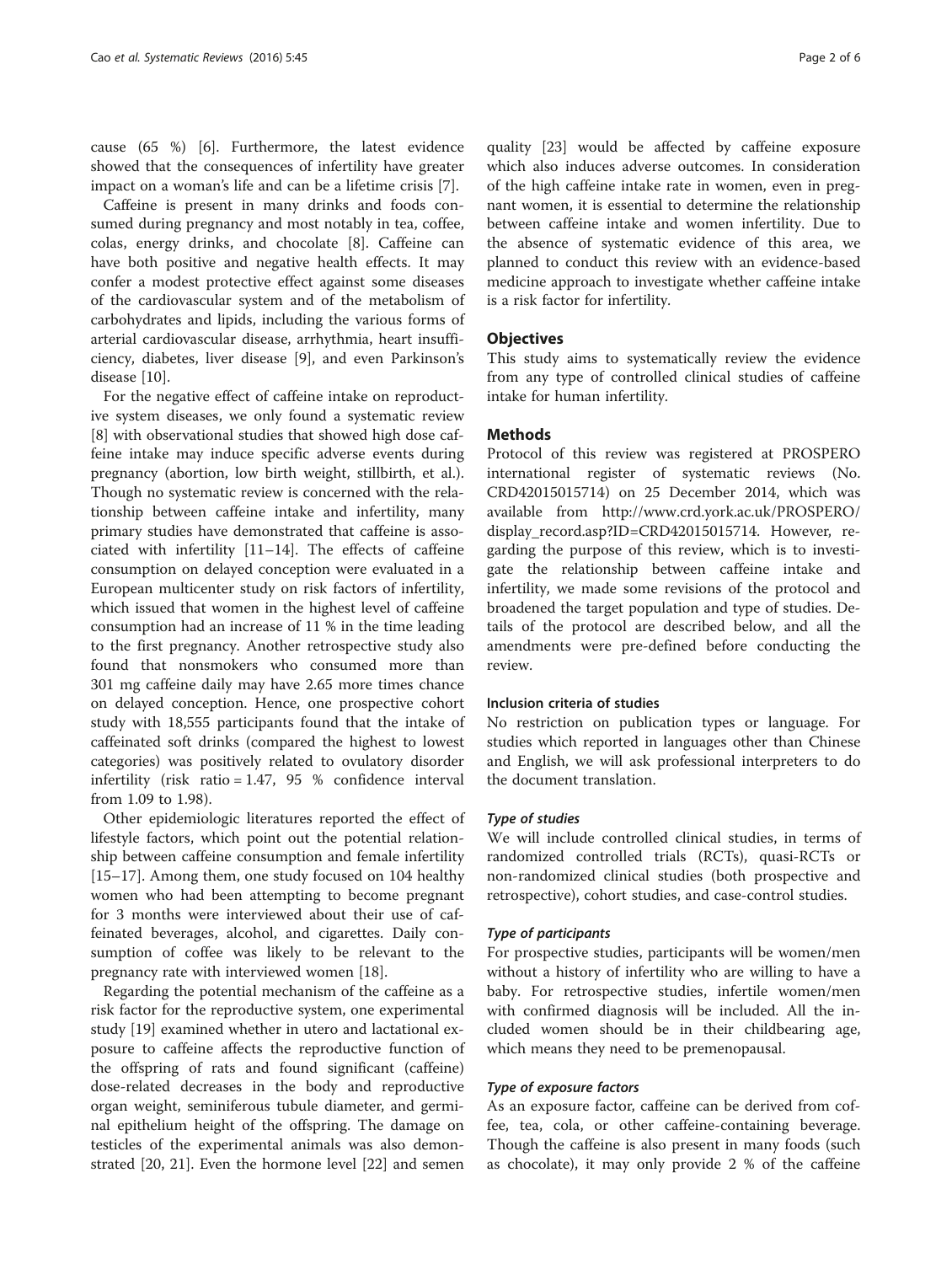consumed according to the data from two populationbased surveys [[24, 25](#page-5-0)]. Since the contribution of the caffeine-containing food as a source of caffeine is small, and the dose of the caffeine is difficult to count, we will only focus on studies in which caffeine or caffeinecontaining beverage was observed as the exposure factor.

### Type of outcomes

Diagnosis of infertility or not for in participants will be the key outcome of this review. Generally accepted diagnostic criteria should be mentioned in the original studies; according to which, those who were diagnosed as infertile should have suffered from at least 12 months of unsuccessful conception.

#### Search strategy

We will search PubMed, the Cochrane CENTRAL Database, EMBASE, China National Knowledge Infrastructure (CNKI), VIP Database, and Chinese Biomedical Database (CBM) from inception to December 2015. Unpublished literatures (such as conference report, dissertation, etc.) will be achieved through Wanfang Database and CADTH Grey matters checklist ([https://](https://www.cadth.ca/resources/finding-evidence/grey-matters) [www.cadth.ca/resources/finding-evidence/grey-matters](https://www.cadth.ca/resources/finding-evidence/grey-matters)). Ongoing studies will also be searched through the metaRegister of Controlled Trials [\(http://www.con](http://www.controlled-trials.com)[trolled-trials.com\)](http://www.controlled-trials.com), the US National Institutes of Health Ongoing Trials Register [\(www.clinicaltrials.gov](http://www.clinicaltrials.gov/)), and the Australian New Zealand Clinical Trials Registry ([www.anzctr.org.au](http://www.anzctr.org.au/)). All references of the studies included will be hand-searched for additional relevant reports.

We will use abstract terms, keywords, and Medical Subject Headings (MeSH) as searching terms, including "infertility" and "sterility" with "coffee", "caffeinated" and "caffeine". Variations of caffeine, such as "coffein", "calcium caffeine", "caffeine calcium complex", "anhydrous caffeine", "cafeine", "animine", and "caffein" will also be included during the literature searching.

### Study selection

NoteExpress software will be used to manage records from searching databases and do screening. Two authors (JR and XF) will independently screen and select the eligible literatures for both title/abstract and full-text phases of the review; disagreements will be resolved by discussion and, if needed, arbitrated by a third author (HJC). A pre-designed screening form will be used for to double check the eligibility of potential included trials during this process. And the form will be pilot tested as a sample of studies. If information to make a judgment regarding inclusion is not provided, we will contact the authors of the original studies. Furthermore, the study selection process will be reported in a flow diagram as shown in Fig. [1](#page-3-0) (study flow chart).

#### Data extraction

Two authors (JR and XF) will independently extract data on patient characteristics, exposure details, clinical outcomes, and quality-related information. Details of data extraction for included studies are shown in Additional files\ [1](#page-4-0), [2,](#page-4-0) and [3](#page-4-0) (data extraction form). The discrepancies will be resolved through consensus. Missing data will be achieved through contacting the authors of the original studies.

### Methodological quality assessment

Two authors (HJC and JR) will independently assess the methodological quality of included trials. Methodological quality of analytic studies will be assessed according to the Newcastle-Ottawa Scale (NOS) [\[26](#page-5-0)]. Stars were awarded in the "representative" selection samples, "comparability" between groups, and "completeness" and "validity" records of caffeine intake or infertility. The methodological quality of RCTs, quasi-RCTs, or nonrandomized clinical studies will be assessed according to the risk of bias tool described in the Cochrane Handbook for Systematic Reviews of Interventions [[27](#page-5-0)]. Seven elements will be assessed: random sequence generation, allocation concealment, blinding of included participants, blinding of outcome assessors, incomplete outcome data, selective reporting, and other biases. All eligible studies will be included, regardless of perceived quality.

#### Data analysis

We will use R software to analyze the data. If data permit, dose of caffeine will be quantified on a daily basis. Where daily consumption of the caffeine were not presented as milligrams, a serving of coffee was assumed to contain approximately 100 mg caffeine and any other caffeine-containing beverage (e.g., tea or cola) was assumed to contain 60 mg of caffeine on average [\[5](#page-4-0)]. Then, dose of the caffeine is categorized according to the daily consumption, mean or median will be used for presenting caffeine intake for each category. For each single study, relative risk (including odds ratio, risk ratio, and hazard ratio) with their 95 % confidence interval will be measured for participants who have caffeine consumption compared with those who have not. Clinical heterogeneity is determined by the consistence of characteristics of participants, exposure factors (such as dose of caffeine intake), and the outcome between studies. Statistical heterogeneity among studies will be tested by  $I^2$  statistic. The 95 % confidence interval of  $I^2$  will also be calculated and reported [[28\]](#page-5-0). Tau-square and its 95 % confidence interval will also be reported to further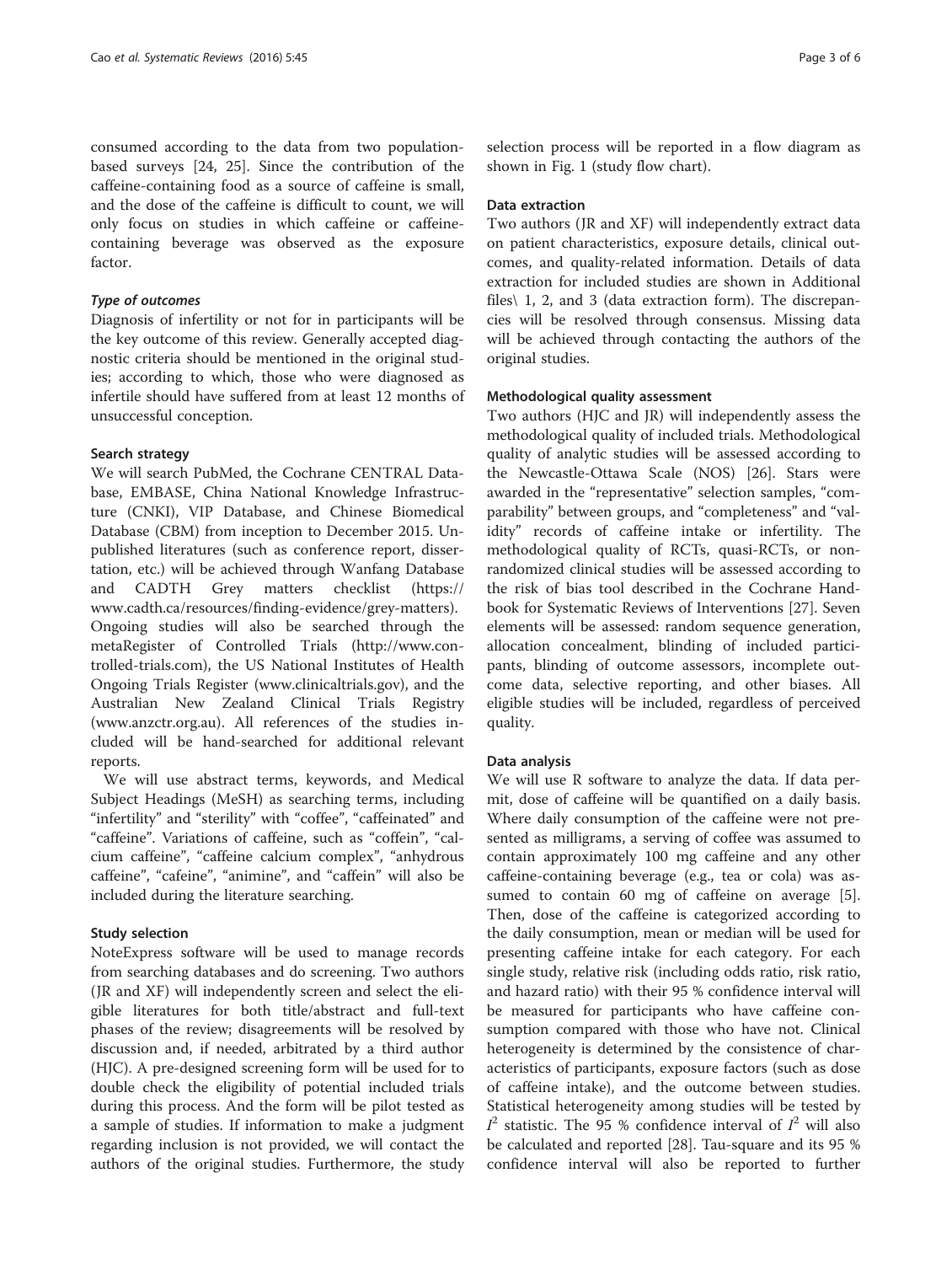<span id="page-3-0"></span>

detect the between-study variance [[29](#page-5-0)]. Meta-analysis will be done if there are acceptable clinical and statistical heterogeneity ( $I^2$  < 75 %) among trials. Random effects models which are more conservative and provide better estimates with wider confidence intervals will be used when conducting meta-analysis [[30](#page-5-0)]. To avoid the potential confounding bias, only data adjusted for the identical pre-specified confounders will be pooled in the meta-analysis. When the detected statistical heterogeneity is significant ( $l^2$  > 75 %) among the relevant included studies, we will check the potential sources of the heterogeneity and try to pool the data with sensitive analysis or subgroup analysis as we mentioned below. Even, we may ignore the heterogeneity during meta-analysis with reasonable explanation. If meta-analysis is not available due to the very significant heterogeneity among studies which we cannot afford to ignore, forest plot will still be shown without the pooling step, which may help readers to get an overview of the size and effects seen in the different studies. And based on the results from each single study, we plan to qualitatively describe the synthesis of the results. Whether the meta-analysis failed to be carried out or be modified according to the heterogeneity, we will discuss the limitations and the potential impact on the final results.

Subgroup meta-analysis will be conducted by factors that may contribute to the differences in the results, including study design (retrospective or prospective), characteristics of participants (gender, age, history of infertility), dose of caffeine intake, if data are available. Dose-response meta-analysis will be conducted if data permit. Sensitive analyses will be conducted to determine whether the conclusions are robust to arbitrary decisions made regarding the methodological quality (according to the ROB and NOS assessment) or the publishing time of the studies (within 5 years or not). Publication bias will be detected through funnel plot when included trials are more than ten [[31\]](#page-5-0).

### Overall quality of body of evidence: summary of findings table

Summary of findings (SOF) tables will be generated using the Guideline Development Tool (GDT) online program. The SOF table evaluates the overall quality of the body of evidence for clinical outcomes only from the results of the meta-analysis, which will use the Grading of Recommendations, Assessment, Development and Evaluation (GRADE) criteria [[32\]](#page-5-0). The level of the evidence from randomized (or non-randomized) controlled trials would be downgraded based on study quality limitations, inconsistency of effect, imprecision, indirectness, and potential publication bias, and the level of the evidence from observational studies (including cohort study and case-control study) would be upgraded if there are large effects of the intervention/exposure according to the pooling results or potential uncontrolled confounding bias may weaken the true effect of the intervention/ exposure. The GRADE is designed to rate the quality of a body of evidence and can be applied to evaluate systematic reviews and other forms of evidence.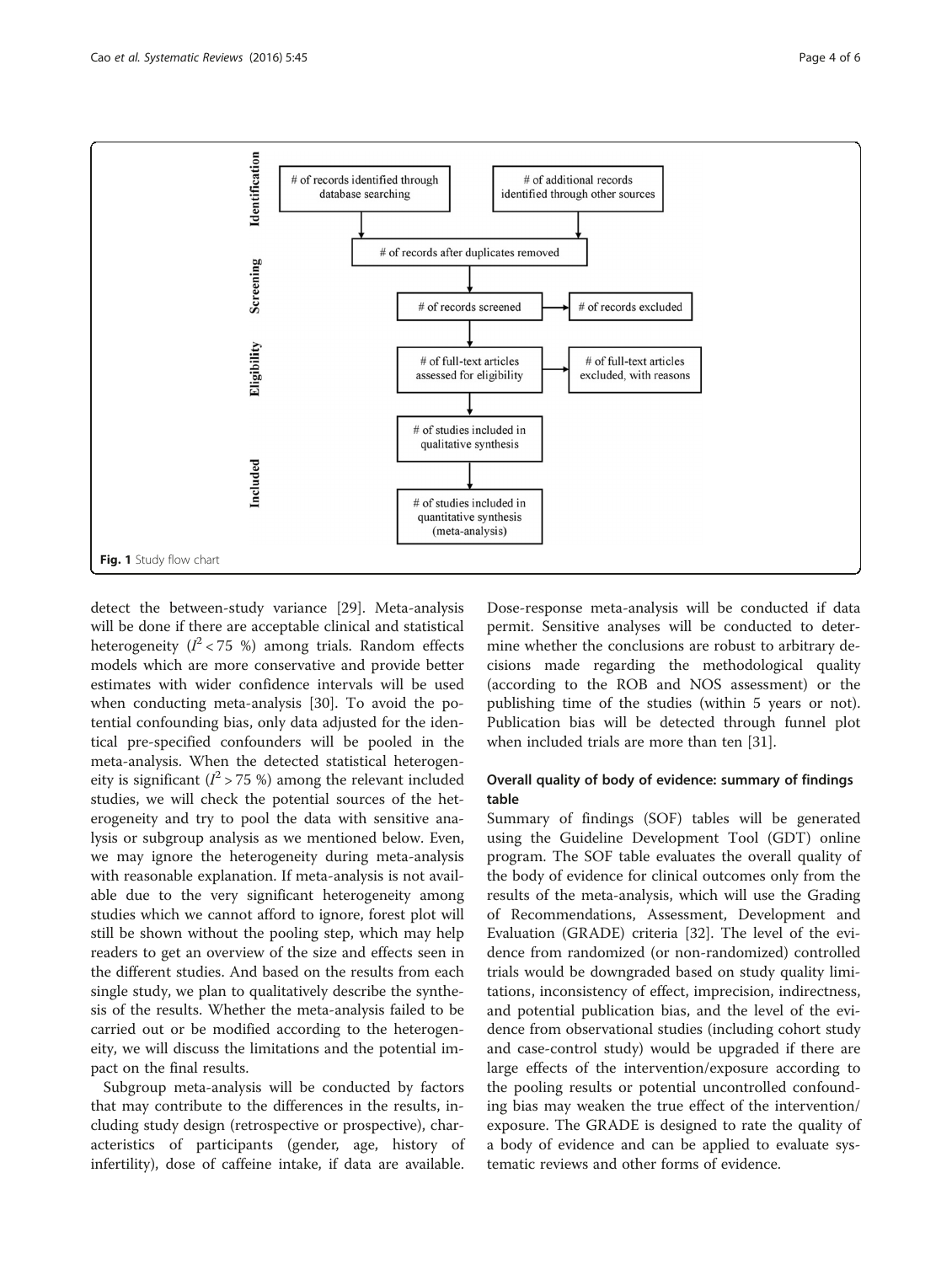### <span id="page-4-0"></span>**Discussion**

### Key points of the review

This is a protocol of a systematic review of both observational studies and interventional studies. Different from systematic review of only randomized controlled trials, the methods of this review would be adopted according to the characteristics of observational studies. Besides the difference of methods on screening literatures, assessing the quality of included studies, analyzing the data, and reporting the results, the most important thing for observational studies is to control the confounders among exposure factors and risk. As a complicated condition, infertility may be caused by plenty of reasons (including the lifestyle and diet), and caffeine intake could be one of them. Thus, all the other factors beside caffeine intake should be measured and reported in the original included studies. Whether or not they analyzed the data regarding the impact of those factors, we will include those which meet our inclusion criteria but only pool the data adjusted for pre-specified confounders.

### Quality control of the final review

The report of the final review will be in accordance with both the Meta-Analysis of Observational Studies in Epidemiology (MOOSE) [[33\]](#page-5-0) and the Preferred Reporting Items for Systematic Reviews and Meta-Analyses (PRISMA) checklists statement [[34](#page-5-0)].

A measurement tool to assess systematic reviews (AMSTAR) statement [[35](#page-5-0)] will be employed to guide the methodology when conducting the review to avoid potential bias.

### Additional files

[Additional file 1: Table S1.](dx.doi.org/10.1186/s13643-016-0221-9) Data extraction form for randomized/quasirandomized controlled trials or non-randomized clinical studies. (DOC 72 kb)

[Additional file 2: Table S2.](dx.doi.org/10.1186/s13643-016-0221-9) Data extraction form for case-control study. (DOC 99 kb)

[Additional file 3: Table S3.](dx.doi.org/10.1186/s13643-016-0221-9) Data extraction form for cohort study. (DOC 101 kb)

#### Abbreviations

AMSTAR: a measurement tool to assess systematic reviews; CADTH: Canadian Agency for Drugs and Technologies for Health; CBM: Chinese Biomedical Database; CI: confidence interval; CNKI: China National Knowledge Infrastructure; GDT: Guideline Development Tool; GRADE: Grading of Recommendations, Assessment, Development and Evaluation; MeSH: Medical Subject Headings; MOOSE: Meta-Analysis of Observational Studies in Epidemiology; NOS: Newcastle-Ottawa Scale; PRISMA: Preferred Reporting Items for Systematic Reviews and Meta-Analyses; RCT: randomized controlled trial; ROB: risk of bias; RR: relative risk; SOF: summary of findings.

#### Competing interests

The authors declare that they have no competing interests.

#### Authors' contributions

HJC and JR have made substantial contributions to the conception and design and been involved in drafting the manuscript; XF and JR have made contributions to the acquisition of data; HJC, JPL, and GYY have been involved in revising the manuscript critically for important intellectual content; HJC, JR, XF, GYY, and JPL have given final approval of the version to be published.

#### **Acknowledgements**

Huijuan Cao and Jianping Liu are supported by the Research Capacity Establishment Grant (No. JDZX2012037) from the Beijing University of Chinese Medicine. Huijuan Cao is also supported by the Research Capacity Establishment Grant (No. 2015-JYB-JSMS037) from the Beijing University of Chinese Medicine. The authors declare that the sponsor of the study has no influence in developing the protocol and for the conduct of the review.

#### Author details

<sup>1</sup> Centre for Evidence-Based Chinese Medicine, Beijing University of Chinese Medicine, Beijing, China. <sup>2</sup>World Federation of Chinese Medicine Societies, Beijing, China. <sup>3</sup>Centre for Complementary Medicine Research, University of Western Sydney, Sydney, Australia.

#### Received: 2 November 2015 Accepted: 7 March 2016 Published online: 15 March 2016

#### References

- 1. "WHO|Infertility". 2013. Accessed on 24 May 2015. [http://www.who.int/](http://www.who.int/reproductivehealth/topics/infertility/definitions/en/) [reproductivehealth/topics/infertility/definitions/en/](http://www.who.int/reproductivehealth/topics/infertility/definitions/en/)
- 2. Mascarenhas MN, Flaxman SR, Boerma T, Vanderpoel S, Stevens GA. National, regional, and global trends in infertility prevalence since 1990: a systematic analysis of 277 health surveys. PLoS Med. 2012;9(12):e1001356.
- 3. Maheshwari A, Hamilton M, Bhattacharya S. Effect of female age on the diagnostic categories of infertility. Hum Reprod. 2008;23(3):538–42.
- 4. Makar RS, Toth TL. The evaluation of infertility. Am J Clin Pathol. 2002; 117(Suppl):95–103.
- 5. Sunderam S, Kissin DM, Flowers L, Anderson JE, Folger SG, et al. Assisted reproductive technology surveillance—United States, 2009. MMWR. 2012;61(7):1–28.
- 6. Kulkarni G, Mohanty NC, Mohanty IR, Jadhav P, Boricha BG. Survey of reasons for discontinuation from in vitro fertilization treatment among couples attending infertility clinic. J Hum Reprod Sci. 2014;7(4):249–54.
- 7. Fatima P, Rahman D, Hossain HB, Hossain HN, Mughi CR. Psychosocial consequences of infertility on infertile women. Mymensingh Med J. 2015;24(4):704–9.
- 8. Greenwood DC, Thatcher NJ, Ye J, Garrard L, Keogh G, King LG, et al. Caffeine intake during pregnancy and adverse birth outcomes: a systematic review and dose-response meta-analysis. European J Epidemiol. 2014;29(10):725–34.
- 9. Cano-Marquina A, Tarín JJ, Cano A. The impact of coffee on health. Maturitas. 2013;75(1):7–21.
- 10. Qi H, Li S. Dose-response meta-analysis on coffee, tea and caffeine consumption with risk of Parkinson's disease. Geriatrics Gerontology Int. 2014;14(2):430–9.
- 11. Bolúmar F, Olsen J, Rebagliato M, Bisanti L. Caffeine intake and delayed conception: a European multicenter study on infertility and subfecundity. European Study Group on Infertility Subfecundity. Am J Epidemiol. 1997; 145(4):324–34.
- 12. Chavarro JE, Rich-Edwards JW, Rosner BA, Willett WC. Caffeinated and alcoholic beverage intake in relation to ovulatory disorder infertility. Epidemiology. 2009;20(3):374–81.
- 13. Kinney A, Kline J, Kelly A, Reuss ML, Levin B. Smoking, alcohol and caffeine in relation to ovarian age during the reproductive years. Hum Reprod. 2007;22(4):1175–85.
- 14. Stanton CK, Gray RH. Effects of caffeine consumption on delayed conception. Am J Epidemiol. 1995;142(12):1322–9.
- 15. Sharma R, Biedenharn KR, Fedor JM, Agarwal A. Lifestyle factors and reproductive health: taking control of your fertility. Reprod Biol Endocrinol. 2013;11:66.
- 16. Buck GM, Sever LE, Batt RE, Mendola P. Life-style factors and female infertility. Epidemiology. 1997;8(4):435–41.